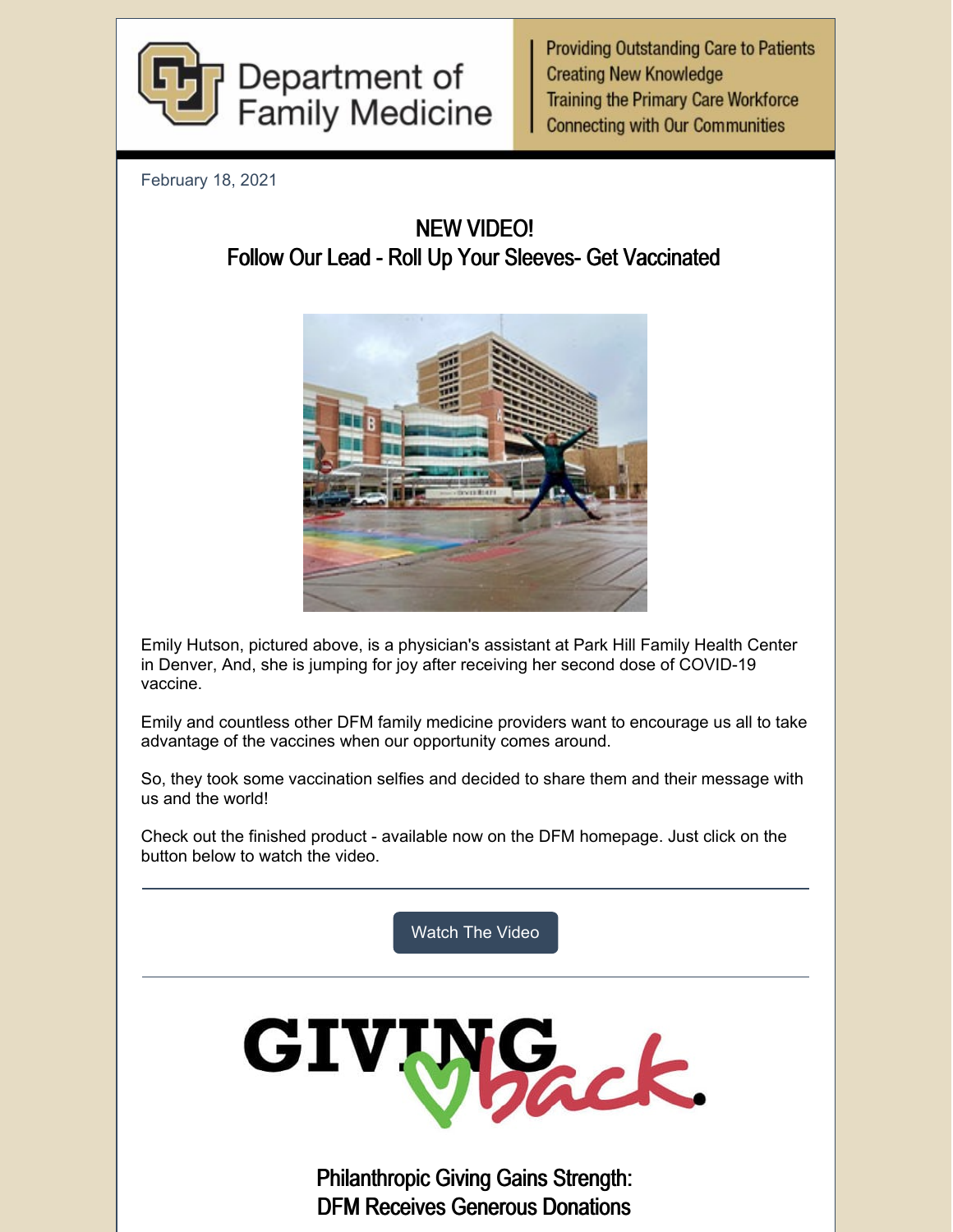The COVID-19 pandemic has negatively affected so many areas and aspects of life - from public health to the economy.

But, one thing that is bucking that trend is - surprisingly - philanthropic support for health care and health care education organizations.

The Department of Family Medicine is a prime example. Despite the pandemic, we've had some generous donors come forward to reinforce our foundation to thrive.

Click on the button below to read the full story.



## Big News From The Sports Medicine Fellowship!

The Sports Medicine Fellowship is on the grow!

Details are still being worked out, but program director, Dr. Jack Spittler is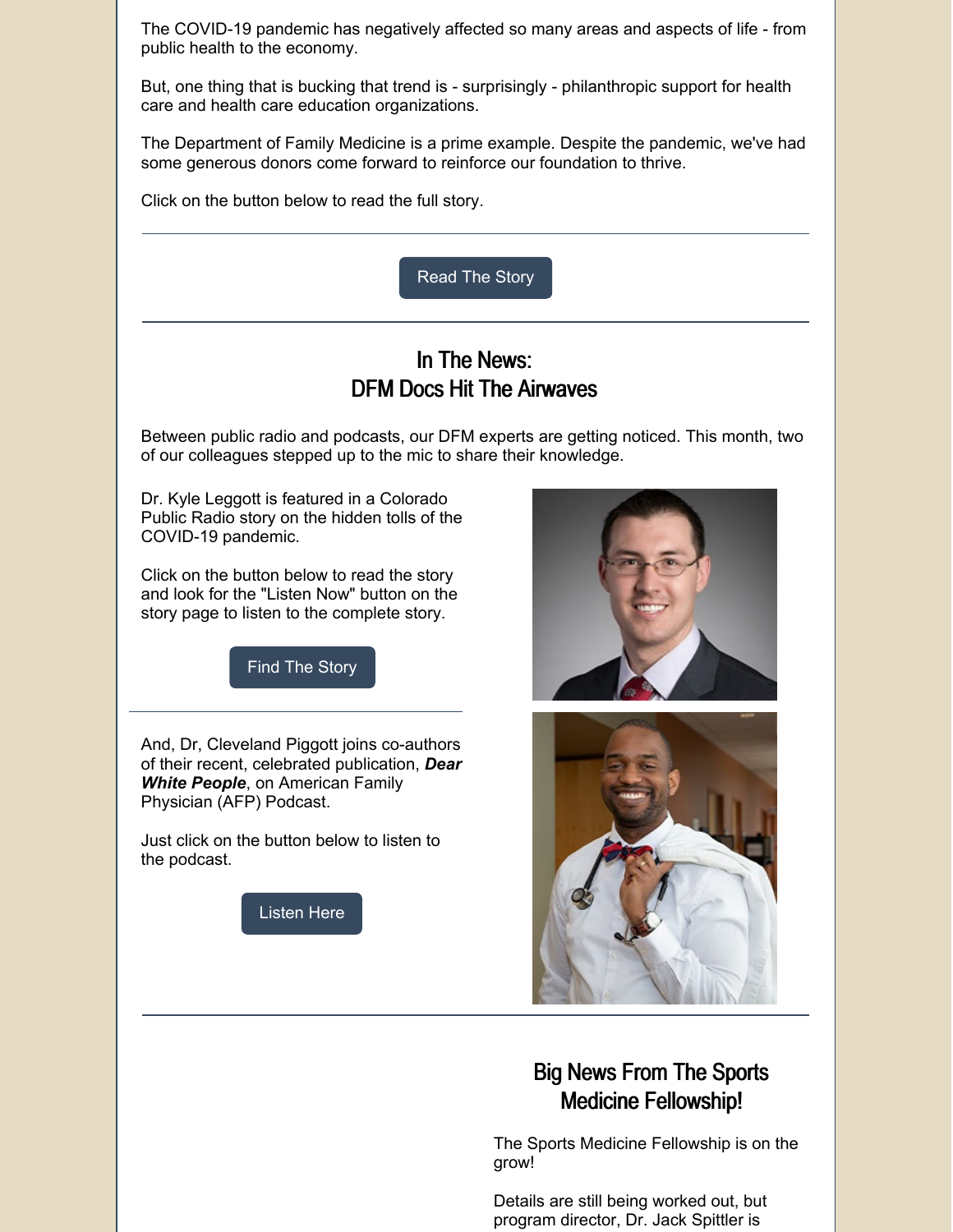

excited to let us all in on the new developments.

Just click on the button below for the complete story.

[Read](https://medschool.cuanschutz.edu/family-medicine/about/news/communication-hub/sports-medicine-fellowship-news) The Story



#### Research and Innovation

#### **Here are the newly funded projects for January 2021:**

Biomedical Prevention Technologies for HIV: Developing a Differentiated Care Model for Young Women of Color PI: Brooke Dorsey Holliman (Contact: **[Brooke.Dorsey@cuanschutz.edu](mailto:Brooke.Dorsey@cuanschutz.edu)**) Sponsor: University of Colorado Denver Office of Research Services

Enhancing Maternal/Birth-outcomes Research by Advancing Culturally-informed Engagement (EMBRACE) DFM PI: Brooke Dorsey Holliman (Contact: **[Brooke.Dorsey@cuanschutz.edu](mailto:Brooke.Dorsey@cuanschutz.edu)**) Sponsor: PCORI

Transformation Transfer Initiative PI: Kyle Knierim/Practice Innovation (Contact: **[Kyle.Knierim@cuanschutz.edu](http://Kyle.Knierim@cuanschutz.edu)**) Sponsor: State of Colorado/OBH/SAMHSA

*If you want to learn more about these projects or get involved, be sure and reach out to the contacts listed.*

### Education and Training

Dr. Sean Llewellyn is a second year resident with the University of Colorado Family Medicine Residency.

He just wrapped up a medical journalism elective with a major, national news network.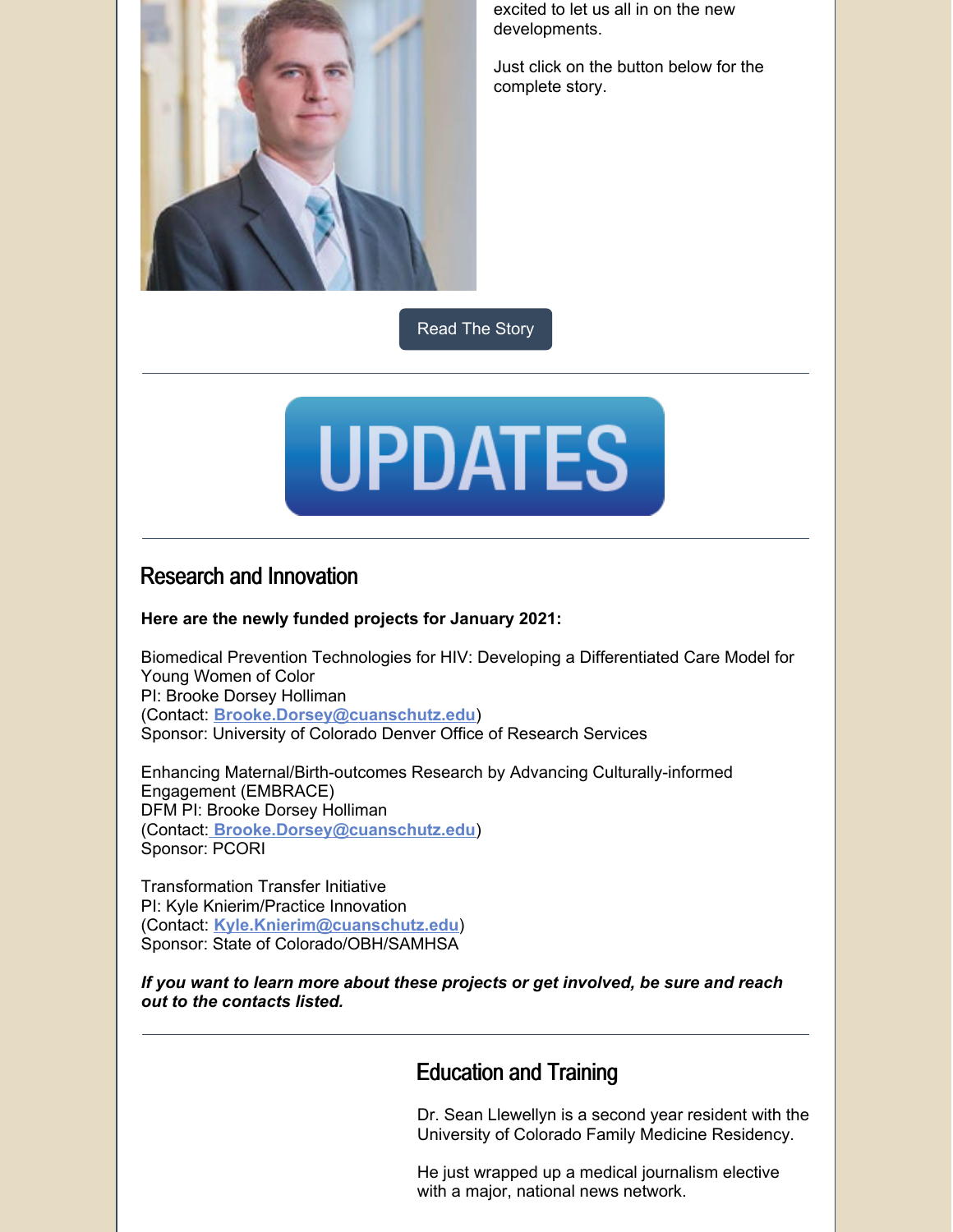

And, boy, does he have a story to tell. Click on the button below to check out his story of innovation in communication and so much more.

[Read](https://medschool.cuanschutz.edu/family-medicine/about/news/communication-hub/tiktok-doc) The Story



Family Medicine United for Colorado is a collaborative volunteer community of solutions organized around the principle of collective action in response to Colorado's growing primary care crisis.

Check out the new helpful information and resources available for Colorado primary care and family medicine practices.

Visit The [Website](https://medschool.cuanschutz.edu/family-medicine/community/family-medicine-united-for-colorado)



# Something Fun!

The Mars Perseverance Rover is set to touch down on the Red Planet around 1:55 pm our time today!

Fingers crossed for a successful landing and the beginning of the search for fossilized microbial life.



## Professional Development Pro Tip!

Since 2019, the **Women in Leadership Series** has been presented by a number of influential women (mostly from the Anschutz Campus) who have talked about their journeys and how they have balanced career and family while making their way.

The sessions (when in-person) included breakfast and networking time for women from all corners of the campus. Now that we're remote, some of the recent speakers (including our own Regina Richards) have been captured on video and their talks can be viewed **[here](https://www1.ucdenver.edu/offices/human-resources/learning-development/manager-development-resources)** (scroll all the way down to the bottom of the page).

These sessions are always informative and inspiring. Be on the lookout for the next talk, coming up in April.